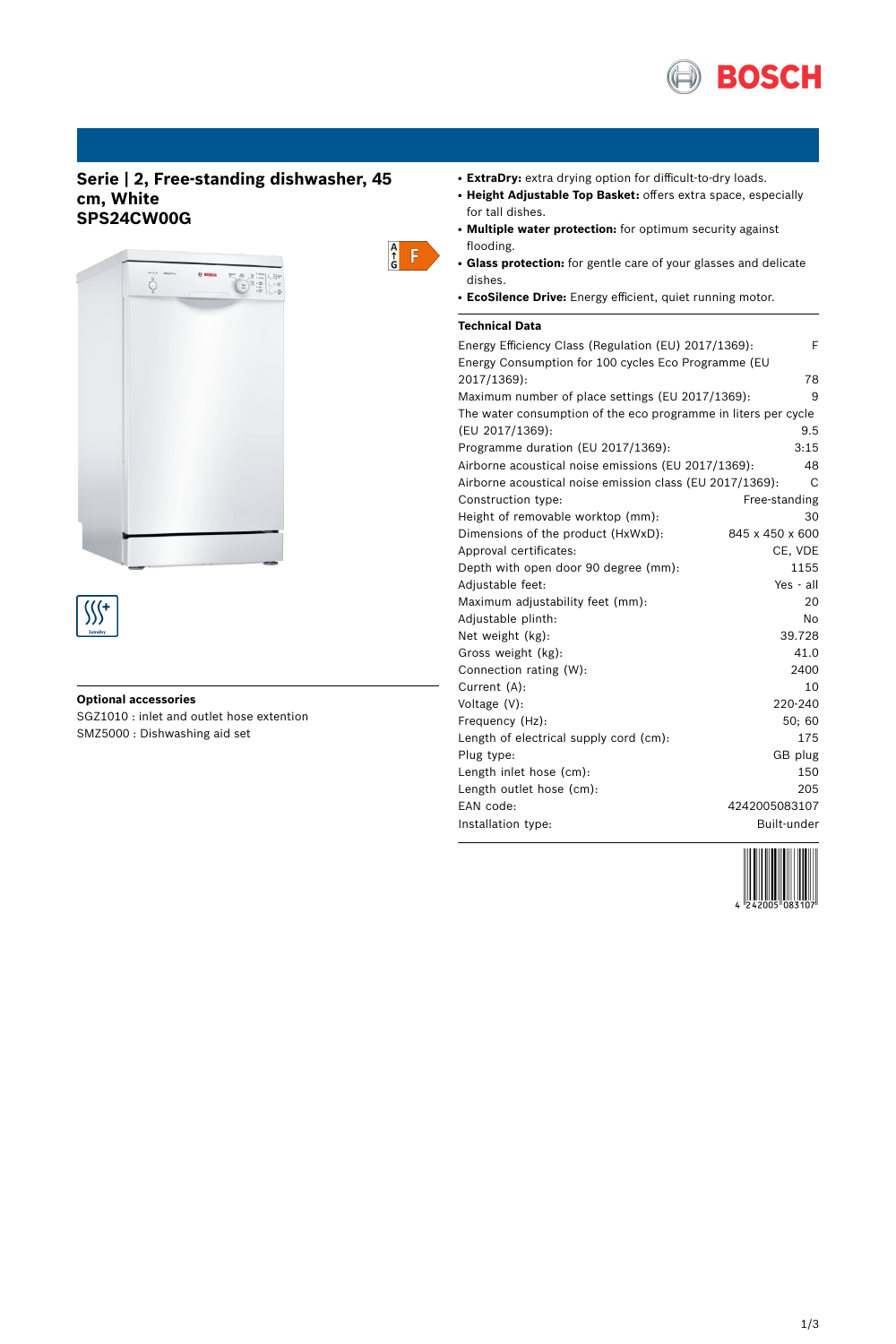

## **Serie | 2, Free-standing dishwasher, 45 cm, White SPS24CW00G**

### **Performance**

- Energy Efficiency Class: A+
- Capacity: <sup>9</sup> place settings
- Energy consumption in programme Eco <sup>50</sup> °C: <sup>220</sup> kWhper year, based on 280 standard cleaning cycles using cold water fill and the consumption of the low power modes. Actual energy consumption will depend on how the appliance is used.
- Water consumption in Eco <sup>50</sup> programme: <sup>2660</sup> litres per year, based on 280 standard cleaning cycles
- Programme time in Eco <sup>50</sup> programme: <sup>195</sup> minutes
- <sup>A</sup> rated performance for washing and <sup>A</sup> for drying
- Noise level dB (A) re 1pW: <sup>48</sup> dB

#### **Programmes/functions**

- <sup>2</sup> special options: VarioSpeed Plus, Extra Dry

### **Flexible design elements**

- Vario basket system
- Height adjustable top basket when empty

#### **Innovations and technology**

- EcoSilence BLDC drive
- DuoPower spray arm in upper basket
- Heat exchanger Hygienic and efficient drying
- ActiveWater hydraulic water system
- DosageAssist detergent dispenser
- Automatic detergent detection
- AquaSensor III, Load Sensor
- Leak protection system

#### **Design features**

- Large item spray head
- Stainless steel interior
- Control buttons on front of fascia
- Display colour: Red LED indicators
- LED salt refill indicator, LED rinse aid refill indicator
- Alternating spray arms
- Self-cleaning filter system with <sup>3</sup> piece corrugated filter
- Time delay (3, <sup>6</sup> or <sup>9</sup> hours)
- Dimensions (HxWxD): 84.5 x 45 x 60cm
- Efficiency information relates to the Eco <sup>50</sup> programme. This programme is suitable for cleaning normally soiled tableware and is the most efficient programme in terms of combined energy and water consumption.